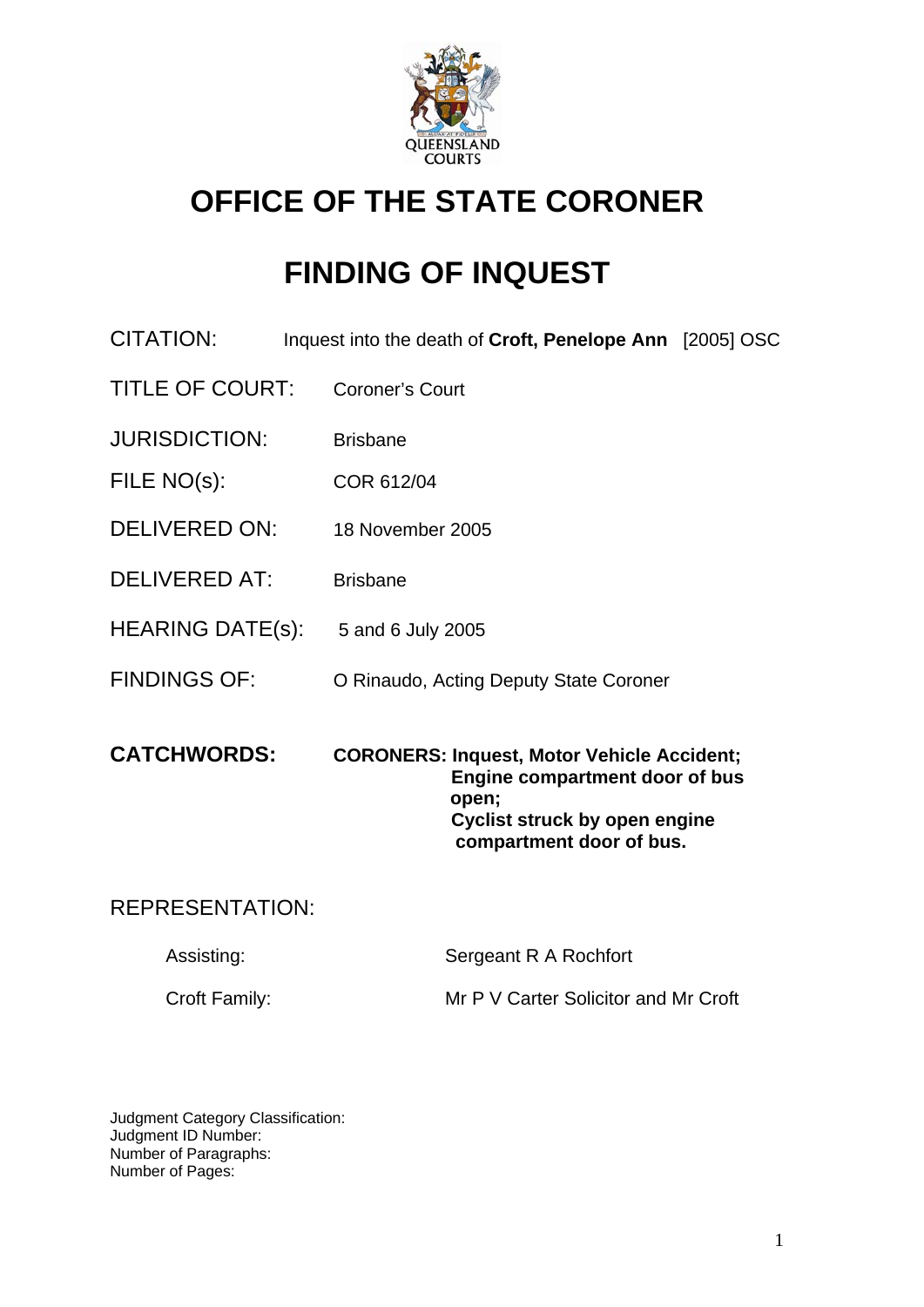# CORONERS FINDING

# PLACE INQUEST HELD: Brisbane

#### DATE: 18 November 2005

This is the inquest into the death and circumstances of death of **Croft, Penelope Ann.** 

- 1. I must deliver my findings pursuant to the provisions of the *Coroners Act 2003*. I do so, reserving the right to revise these reasons should the need arise.
- 2. The purpose of this inquest, as of any inquest, is to establish, as far as practicable:-
	- Whether or not a death happened;
	- The identity of the deceased person;
	- How the person died;
	- When the person died;
	- Where the person died; and
	- What caused the person to die. [Section 45 (1) and (2)]
- 3. It should be kept firmly in mind that an inquest is a fact finding exercise and not a method of apportioning guilt. A Coroner must not include in the findings any statement that a person is, or may be guilty of an offence or civilly liable for something. [Section 45(5)]
- 4. The procedure and rules of evidence suitable for a criminal trial are not suitable for an inquest. The Coroners Court is not bound by the rules of evidence and may inform itself in any way it considers appropriate. [Section 37]
- 5. In an inquest there are no parties; there is no charge; there is no prosecution; there is no defence; there is no trial. An inquest is simply an attempt to establish facts. It is an inquisitorial process, a process of investigation. These observations were confirmed by Justice Toohey in *Annetts v McCann* ALJR at 175.
- 6. A Coroner's inquest is an investigation by inquisition. It is not inclusive of adversary litigation. Nevertheless, the rules of natural justice and procedural fairness are applicable. Application of these rules will depend on the particular circumstances of the case in question.
- 7. A Coroner may, whenever appropriate, comment on anything connected with the death that relates to:-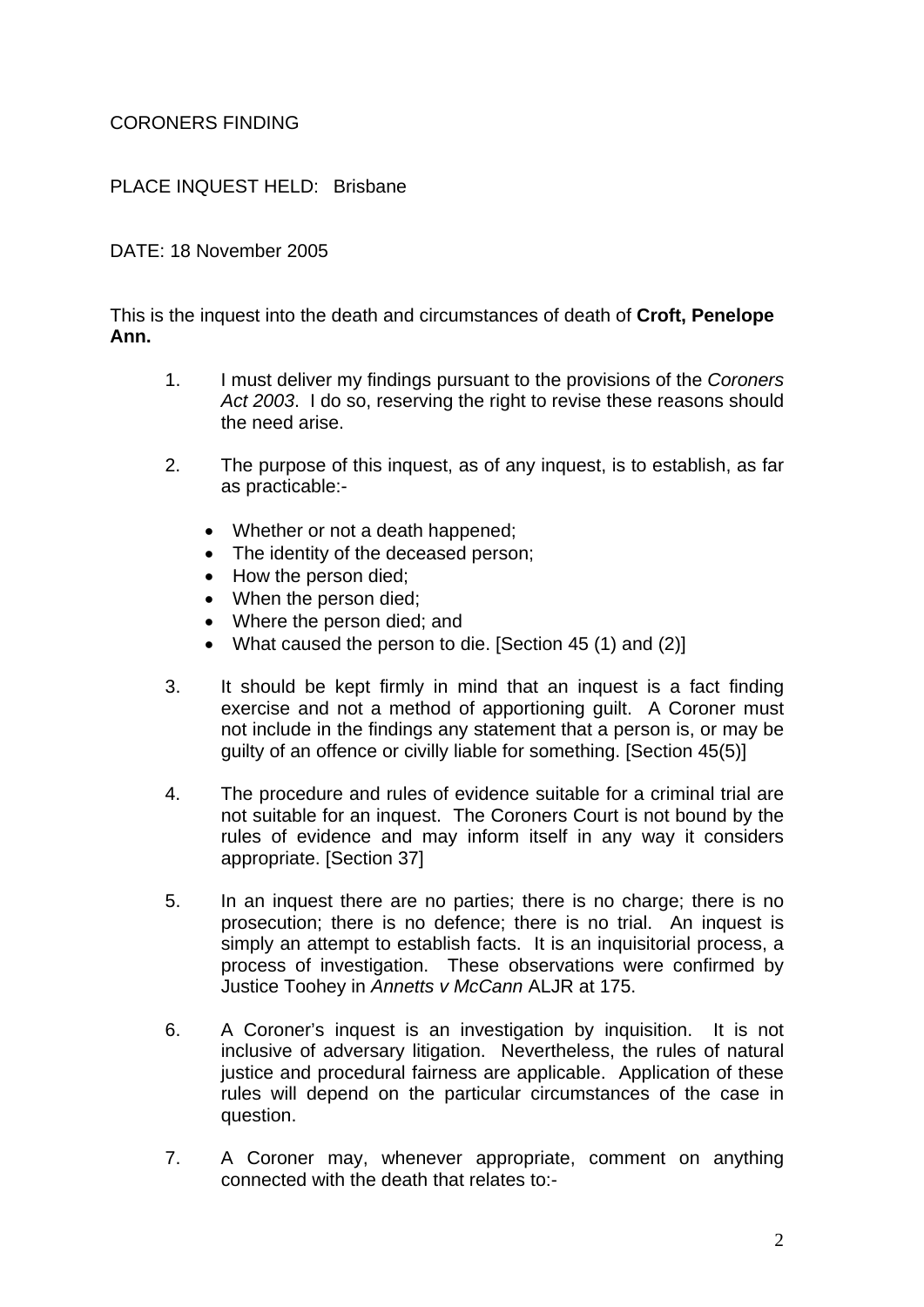- a) Public health or safety; or
- b) The administration of justice; or
- c) Ways to prevent deaths from happening in similar circumstances in the future. [Section 46 (1)]
- 8. If, from information obtained while investigating a death, a coroner reasonably suspects a person has committed an offence, the coroner must give the information to:
	- a) for an indictable offence the Director of Public Prosecutions; or
	- b) for any other offence the chief executive of the department in which the legislation creating the offence is administered.
- 9. A Coroner may give information about a person's conduct in a profession or trade, obtained while investigating a death, to a disciplinary body for the person's profession or trade if the coroner reasonably believes the information might cause the body to inquire into, or take steps in relation to, the conduct.
- 10. All proceedings before this Court are sad proceedings. At this stage I express my sympathy and condolences, and that of the court, to the family of the deceased for their sad loss, in the tragic death of Penelope Ann Croft.

#### **Summary of evidence**

#### **Events leading to the incident and death.**

- 11. The deceased was an experienced bike rider and tri-athlete. The deceased had ridden bikes since she was a child and had been riding racing bikes for the last 10 to 12 years.
- 12. The deceased was an extremely fit person and was not suffering from any medical conditions, was not taking any medication and did not suffer from fits or blackouts. The deceased rode and ran many kilometres per week including to and from work, a distance of 15.5km.
- 13. The deceased had been riding home from work for several months. After assessing the possible routes to ascertain the safest, Mr Croft and the deceased had settled on a route which meant that the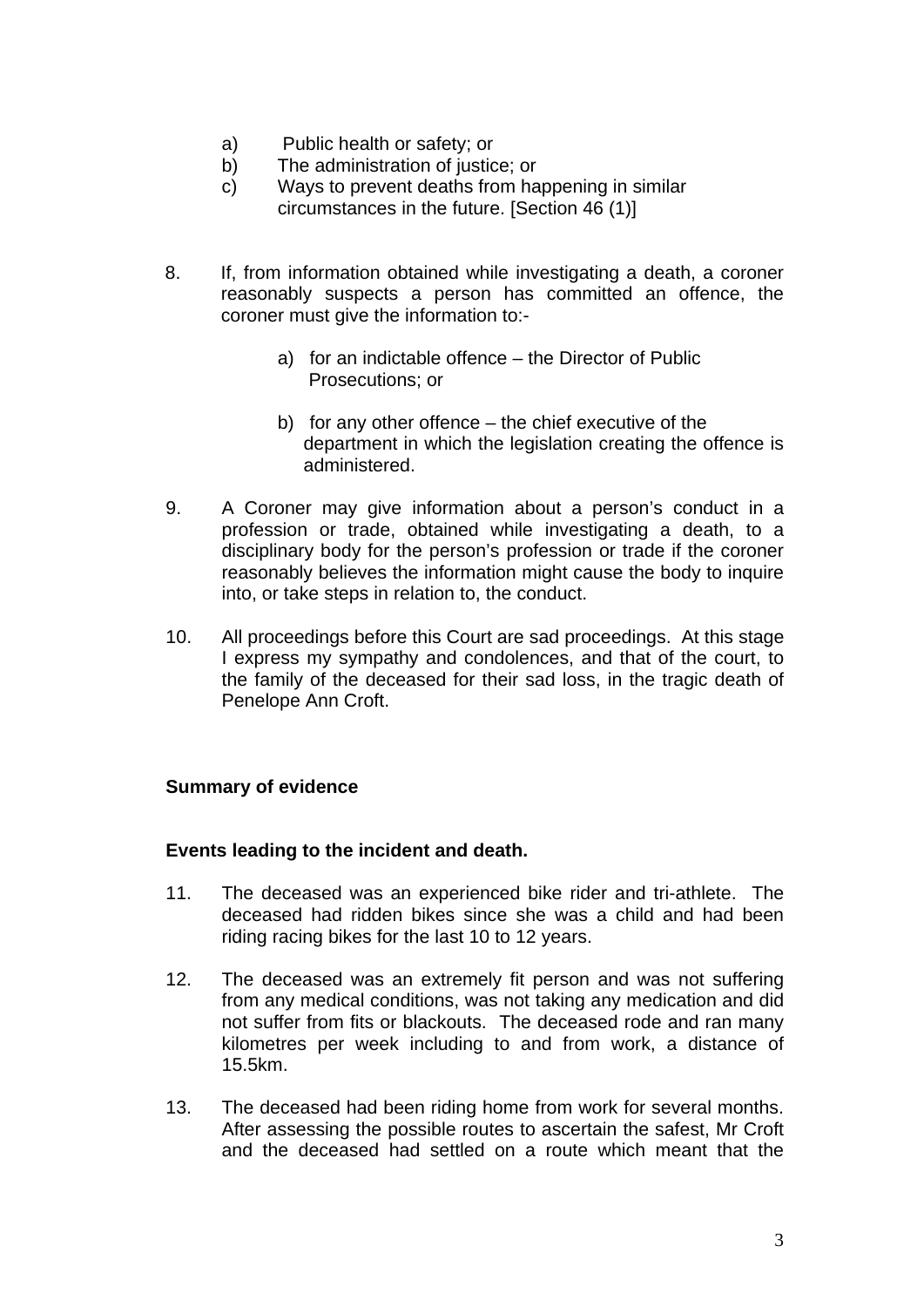deceased would travel along Wellington Street into Panorama Drive, onto Woodlands Drive and left onto Mt Cotton Road.<sup>[1](#page-3-0)</sup>

- 14. Mt Cotton Road is a two lane asphalt road running in a north/south direction with an 80km/h speed zone. There is one lane in each direction separated by double centre lines. There is an asphalt shoulder on each side of the road. $2$
- 15. The incident is alleged to have occurred in the following way. A white Austral bus Queensland registration number 335 GBD with 'UBS' & 'Underwood Bus Service' written across the front, sides and rear was travelling in a southerly direction on Mt Cotton Road when about 100 metres before the turn off to Sirromet Winery, it passed the deceased riding her racing bike. The time was approximately 4.50pm. The right rear engine compartment door was open. In the open position the door was approximately 2.2 metres high and at right angles to the bus protruding from the bus by some 1.16 metres.<sup>[3](#page-3-2)</sup> This was approximately the same hight as the deceased in the riding position. $4$  As the bus passed the deceased the open door struck the rider in the back of the head inflicting injuries which were the cause of death.
- 16. There are no witnesses who saw the impact. There is conflicting evidence about whether the compartment door was open or not. The following evidence was given at the inquest.
- 17. Witness Clinton Drew Tschirpig, *"And as I was travelling I looked like that and I just saw her going over the handlebars and I just thought the wind blew her off the bike from the bus and I didn't know that she'd been hit by the bus…it was – seemed pretty close to me like, where the truck had to move apart and the bus type thing and the – I just sort of happened to see the cyclist and I thought, that was pretty close."[5](#page-3-4)*
- 18. Witness Karl Heinz Adam, *"I was very near the entrance of the winery and in that S-bend section, which enabled me to see the door – the flap open of that bus and my engineering and technical background immediately alarmed me to the fact of how dangerous this could be. No sooner had I passed the bus that I saw a person laying on the ground. I pulled over immediately to see what help I could render"[6](#page-3-5) …No sooner that had crossed my mind of how dangerous this could be, that I saw a person lying there and*

Taken from the statement given by Mr Croft to Police, contained in exhibit 6 on page 3.

<span id="page-3-1"></span><span id="page-3-0"></span><sup>&</sup>lt;sup>2</sup> For scale map of the accident scene see exhibit 39.

<span id="page-3-2"></span> $3$  See exhibit 34 photo number 17 and the evidence of Sergeant Nicole Lisa Fox, transcript page 9 at line 54.

<span id="page-3-3"></span><sup>4</sup> See transcript at page 12 line 10.

<span id="page-3-4"></span><sup>5</sup> See transcript at page 26 line 9.

<span id="page-3-5"></span><sup>6</sup> See transcript at page 38 line 20.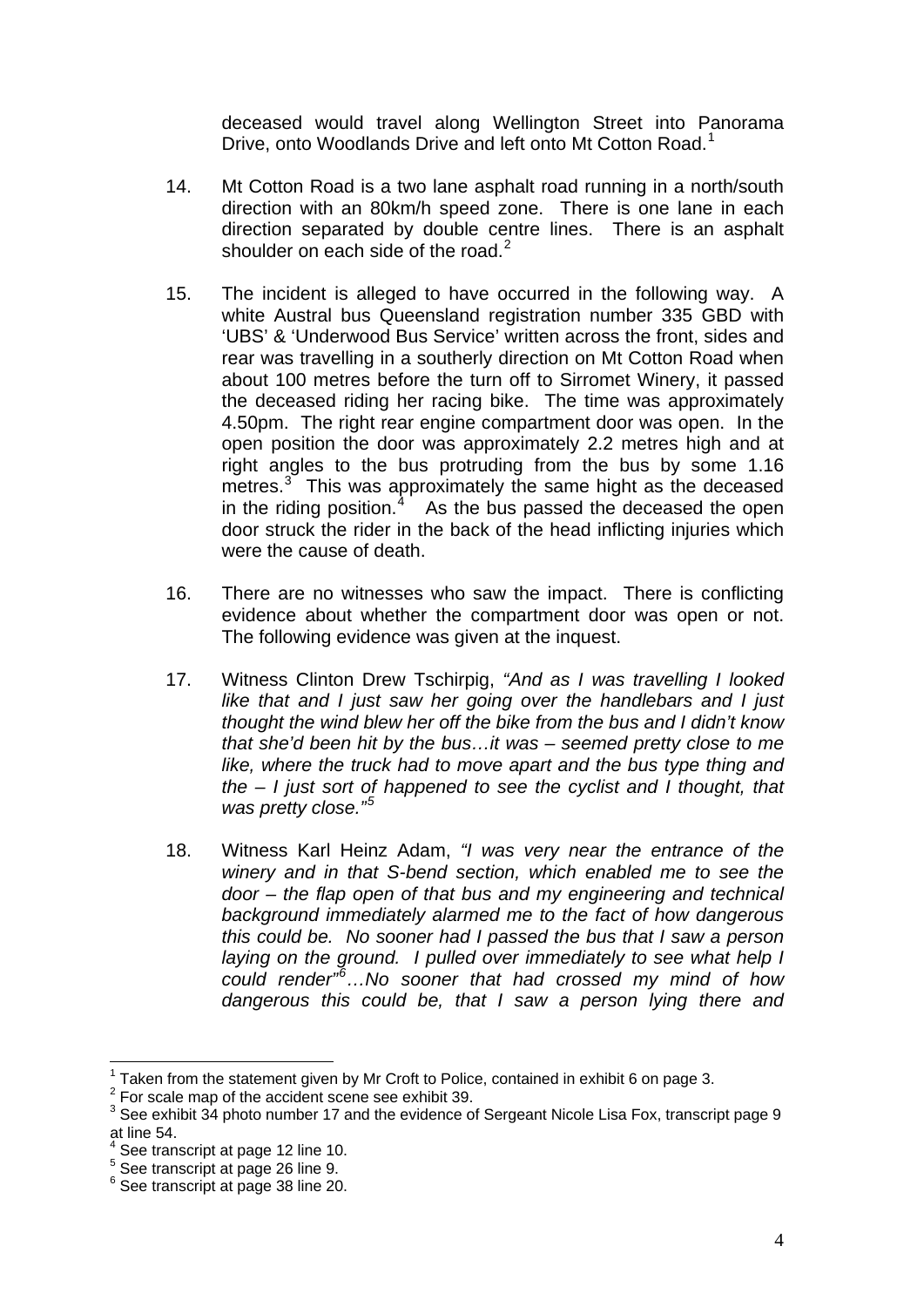*automatically I – I thought this must be the unfortunate result of – of this door being up."[7](#page-4-0)*

- 19. Witness Stephen William Davies said that he had seen the bus shortly before the incident. He recognised it as his daughter's school bus. He said that he got a clear and uninterrupted view of the left hand side of the bus and that no door was open. He said that he saw the incident but was some 300 metres behind the bus when he saw what he described as *"It seemed like it was moving off in my respect and I thought it was a young kid fallen down, you know, jumping out."[8](#page-4-1)*
- 20. Witness Jillian Louise Bizon, *"The bus was coming down down the hill, and I was travelling up – you know, up and around the hill. I saw the back section of the bus had a hatch open. I had my children in the car, and I said to them, the hatch – I thought it was the luggage hatch was open on the bus. So I beeped my horn and flashed my lights, and sort of, was waving out the window. And the – I don't know that the bus driver saw me, or if he did, he ignored me and just kept driving through. I just proceeded a short distance past there and I saw a lady on the ground."[9](#page-4-2)*
- 21. Witness Damien John Cornel said that he was stationary at the entrance to the winery waiting to turn right into Mt Cotton Road. He saw the rider on his right coming towards him. He saw the bus approaching the rider from behind. When asked if he saw the door open he replied, *"No I didn't see a thing…I didn't pay any attention to that…it was clear for me still to go so I went round.[10](#page-4-3)*
- 22. Witness Craig Andrew Williams said that he saw the compartment door open and hailed down the driver. He said, *"Well, basically, when the bus driver came down to meet me at the back of the bus, it was – we just shut the small black door, it – yeah – it was just a little bit out of alignment. So, just pulled it forward and then slammed it shut. And then it just secured properly"[11](#page-4-4)*
- 23. There is sufficient eyewitness evidence to establish that the compartment door opened and was at right angles to the bus when the bus passed the rider. The open compartment door came into contact with the back of the rider's head inflicting wounds which were fatal.

<u>.</u>

<span id="page-4-0"></span><sup>7</sup> See transcript at page 39 line 18.

<span id="page-4-1"></span><sup>&</sup>lt;sup>8</sup> See transcript page 30 generally.

<sup>&</sup>lt;sup>9</sup> See transcript at page 43 line 50.

<span id="page-4-3"></span><span id="page-4-2"></span> $10^{10}$  See transcript at page 34 line 20.<br> $11$  See transcript at page 47 line 11.

<span id="page-4-4"></span>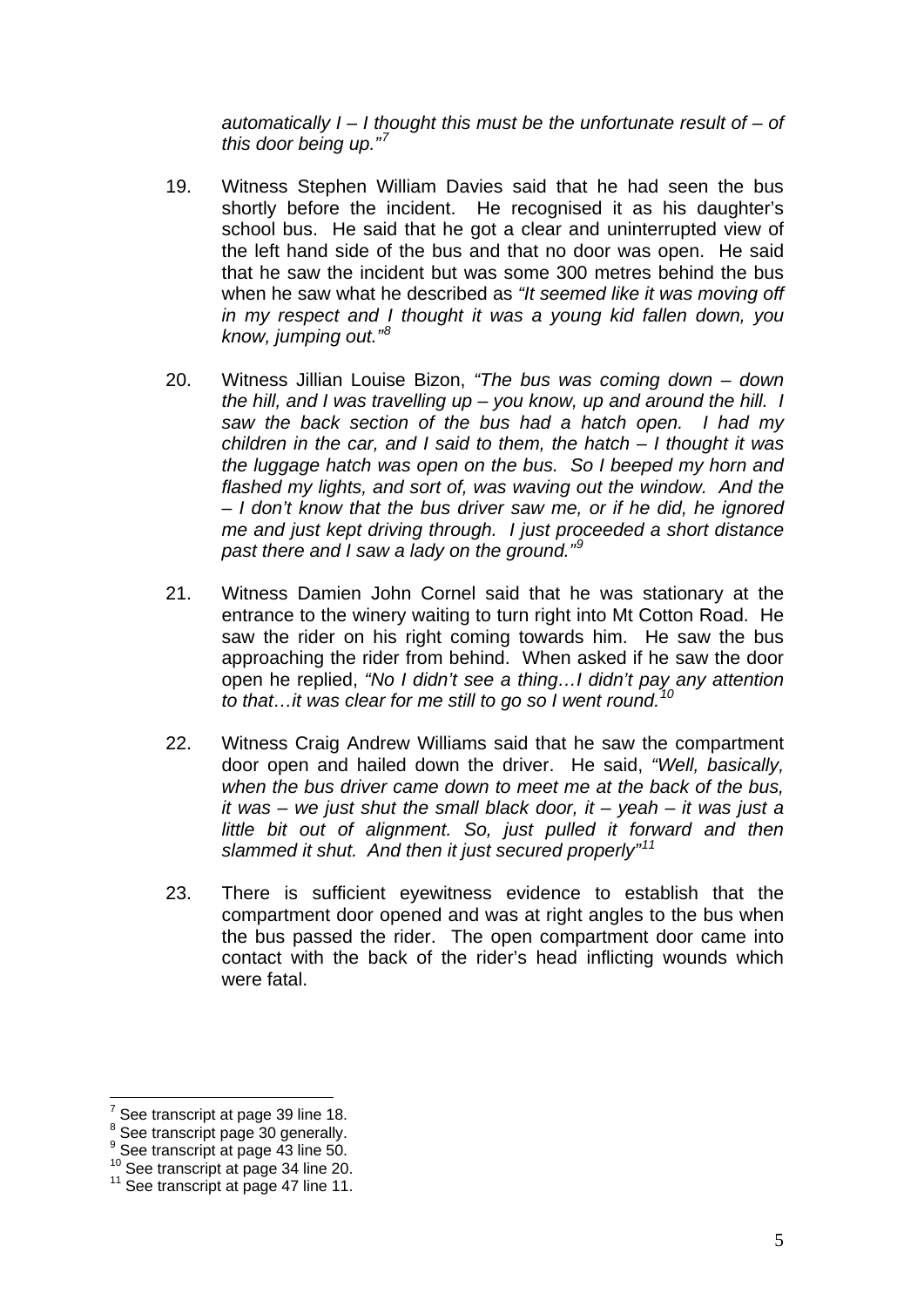# **How did the left passenger side engine compartment door open**

- 24. Evidence presented at the inquest in this death failed to identify one single factor that caused the passenger side engine bay door to open.
- 25. What is clear from the evidence is that the door did open and was the cause of the death.
- 26. A number of possible reasons emerged during the inquest. Each of these will be explored and possible solutions to prevent such a possibility reoccurring will be made.

# **Possibility 1- School children<sup>[12](#page-5-0)</sup>**

That the door was opened by a school child travelling on the bus that day.

- 27. It is unlikely that this occurred however it is possible. The children were dropped off at 2.30 and the incident occurred at 4.30 approximately. However the door is designed to stay down even when open unless it is lifted to about 45 degrees. At that point gas lifters assist with the lifting of the door.
- 28. It is possible that if the door had been opened by a child it could have stayed down until the bus travelled over a portion on Mt Cotton Road which is bumpy which could have caused the door to open.

#### **Proposed Solution**

1

- 29. Although at the time it did not have one, the closing mechanism on the door in question has since been fitted with a key locking device.
- 30. Any bus with a similar closing mechanism which is readily accessible to the public should similarly be fitted with a key lock.

## **Possibility 2** – lack of or poor maintenance<sup>[13](#page-5-1)</sup>

31. Poor maintenance caused the closing mechanism to be working at less than optimum efficiency and a sudden jolt or bump had caused the door to open.

<span id="page-5-0"></span> $12$  There is a reference to the possibility that a child could have opened the door as they were waiting to get on but this is discounted and unlikely. See the evidence of Mr Wilton on page 103/104 of the transcript and the evidence of the driver Mr Featherstone on page 110 of the transcript. The only issue for consideration is that the company fitted locks to the compartment door after the incident thereby removing this possibility.

<span id="page-5-1"></span><sup>&</sup>lt;sup>13</sup> A number of witnesses gave evidence about this issue. They were Mr David Tanner and Mr Shane Michael Lynch of the Department of Transport. See also particularly exhibit 29.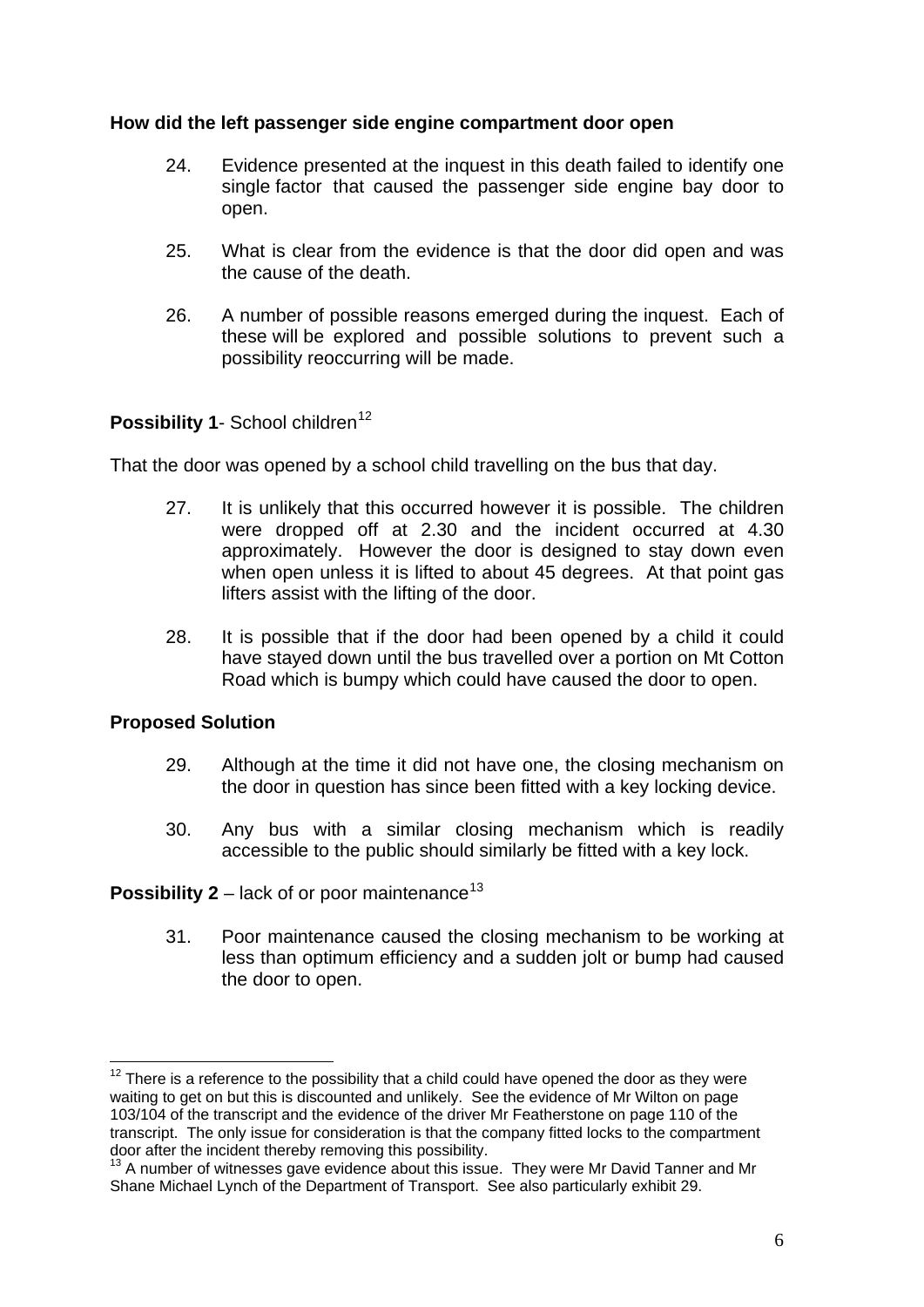32. There is some evidence that the rear right lock was defective. It was unclear if the damage was pre or post event. However, a spring was missing from this locking device. Evidence was given that the locking device was still operative without the spring. In addition, the release arm to this lock was bent. Evidence was that this could have contributed to the failure of the lock although this was discounted by other evidence.

## **Proposed Solution**

- 33. All doors should be regularly maintained. The operator's manual requires regular maintenance. It is possible that latches and locks are overlooked during maintenance because they fail so rarely.
- 34. At least each time the bus is serviced and preferably every month, all latches and door locking mechanisms should be thoroughly checked and overhauled as required.
- 35. In addition a fail safe system should be installed to all doors. This could be a simple locking device that has to be released by a special key such as an allen key. This safety device should work in such a way that it will not lock into place unless the door is closed properly.

#### **Possibility 3** – the inner door<sup>[14](#page-6-0)</sup>

- 36. The engine bay has an inner door and an outer door<sup>[15](#page-6-1)</sup>. The outer door is the one that is being considered here. However, the inner door of this bus was not properly closed and locked. A locking device on the bottom of the door was missing and the one at the top of the door was not working properly or was defective.
- 37. There was clear evidence that the inner door was banging against the outer door. Whilst there was evidence to suggest that this would not have caused the outer door to come open by itself, it is possible that the swinging inner door was a contributing factor. Particularly if the outer door was not securely fastened for whatever reason.

#### **Possible Solution**

38. Inner door must at all times be securely fastened. A device should be fitted to all such buses so that this inner door even if it is not securely fastened and is swinging loose, cannot hit the outer door.

<span id="page-6-0"></span><sup>1</sup>  $14$  Evidence about the possibility of the inner door being the cause of the accident varied. One witness said that it was possible but others said that it was unlikely. See for example the evidence of Mr David Tanner on page 63 line 22 of the transcript.

<span id="page-6-1"></span><sup>&</sup>lt;sup>15</sup> See exhibit 34 photo 18 being the inner door and 16 being the outer door.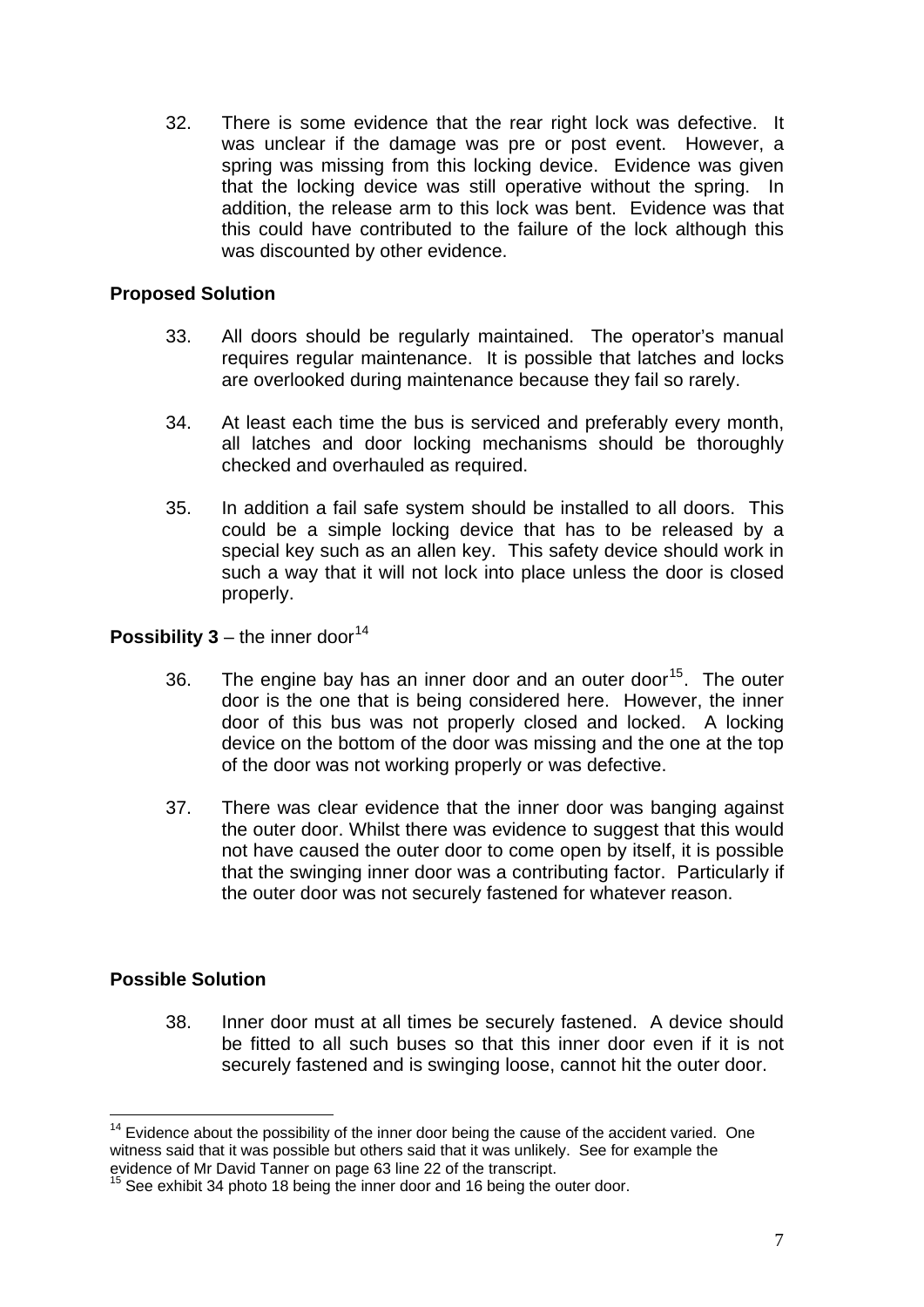This could take the form of a safety latch or a welded piece of steel that stops the door before it can hit the outer door.

**Possibility 4** – driver awareness and training<sup>[16](#page-7-0)</sup>

- 39. The driver of the bus says that he always checks the bus over before starting his run and again after the students have left the bus.
- 40. There is however no clear driver's instruction or check list procedure to be followed.
- 41. The driver said in evidence that if the door was open it could not be seen via the left side bus rear vision mirrors.
- 42. There is no formal method of reporting and recording defects detected by the driver during routine inspections of the bus before departure.

#### **Possible Solution**

1

- 42. Formal and proper training should be given to all drivers about the need to check all exterior doors to ensure they are securely fastened. This should not be a simple cursory look but a physical inspection of each door to ensure it is properly closed and fastened.
- 43. A driver's check list setting out the elements of the inspection should be followed by the driver and signed off at the start of the day and after dropping off children. For non school buses this inspection should occur at least twice per day.
- 44. If it is not possible to see an open door using rear vision mirrors then alarms should be fitted to the doors to ensure that the driver is alerted to the potential danger at the earliest time.
- 45. Any defect in the bus detected by the driver during routine inspections should be entered into a special log kept solely for this purpose and reported to the officer responsible for the maintenance of the bus who will be responsible for ensuring that the log is properly completed. This log must be available for the inspection of service mechanics and the department of transport.

<span id="page-7-0"></span> $16$  Much was made during the inquest of the practices and procedures of the manufacturer and the bus company about what procedures were in place and what training drivers were given about inspection of the bus to ensure that doors were properly and securely shut. See particularly the evidence of Mr Wilton and Mr Featherstone on this point.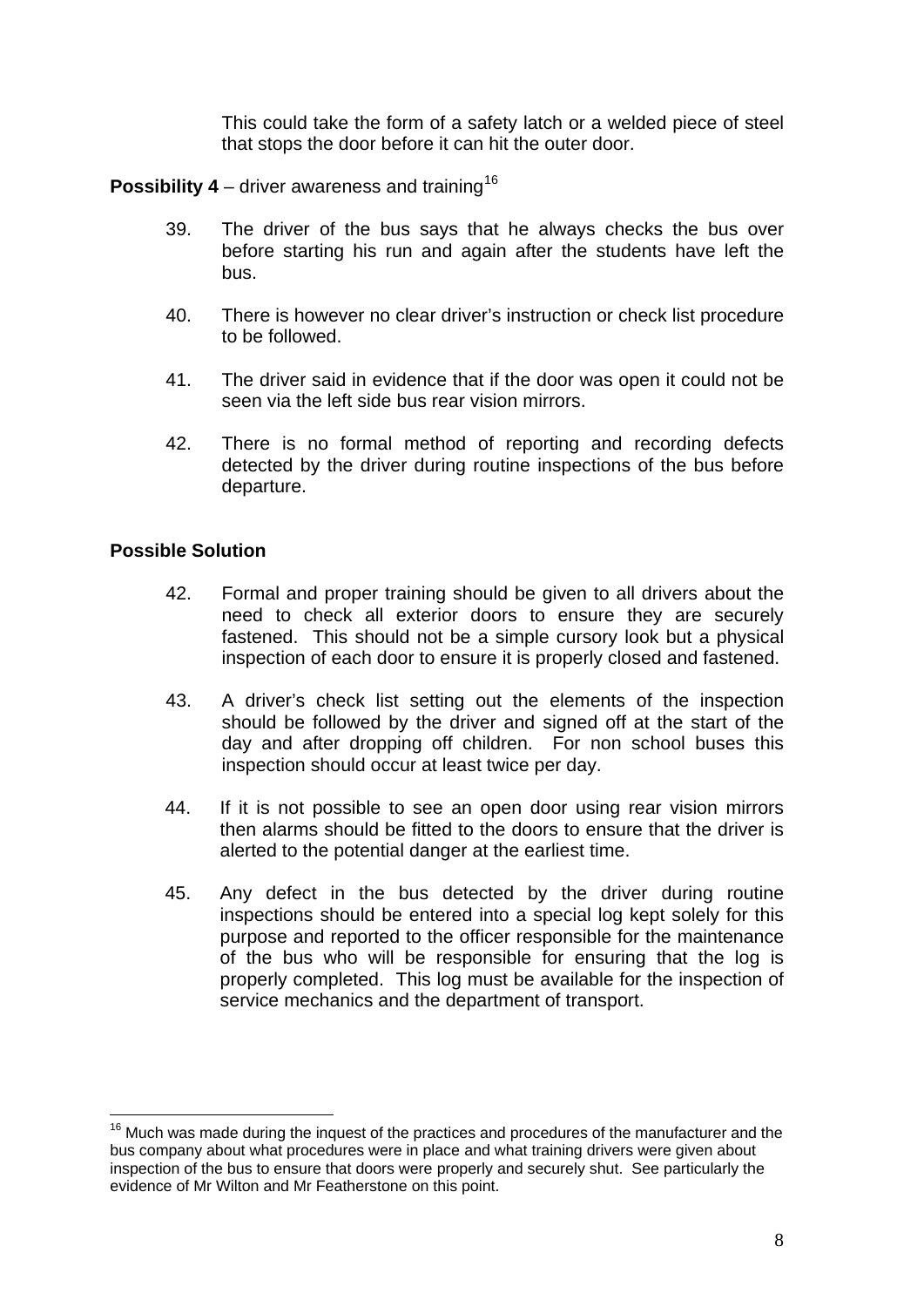# **I make the following findings :–**

- (a) The identity of the deceased was Croft, Penelope Ann.
- (b) Her date of birth was 4 August 1949.
- (c) Her last known address was 66 Mill Street Redland Bay 4165.
- (d) At the time of death her occupation was Public Servant.
- (e) The date of death was 2 March 2004.
- (f) The place of death was Mt Cotton Road, Mt Cotton.
- (g) The formal cause of death was head injuries, due to, or as a consequence of a motor vehicle accident.

#### **RECOMMENDATIONS:**

Pursuant to section 43 of the Act, the following recommendations are made by way of rider to the formal findings.

#### **I recommend:**

- 1 All exterior doors on buses should be fitted with key locks.
- 2 All exterior doors on buses should be fitted with a safety locking system with a special key. This system should only lock when the door is properly secure.
- 3 All exterior doors on buses should be fitted with alarms to alert the driver that a door is semi-open or open. This alarm system should be both visual and audible.
- 4 All exterior doors on buses should be regularly maintained and inspected at the time of regular maintenance and at least each month. Bus maintenance personnel should give the owner a written report that the doors have been inspected and are in good working order.
- 5 Drivers should be properly instructed to undertake a physical inspection of all outer doors including physically pulling on the door to ensure it is locked and secure.